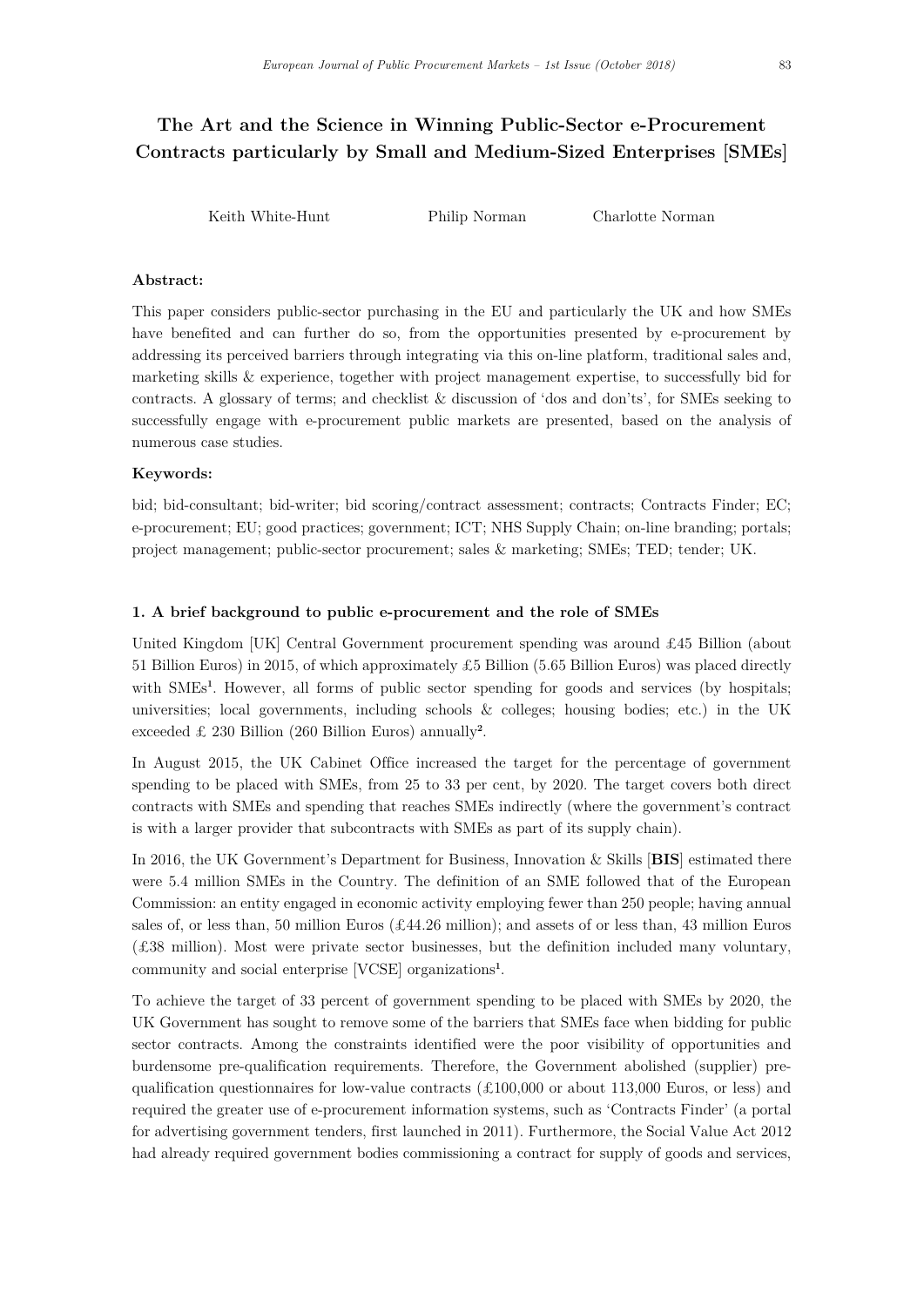to consider wider social, economic and environmental benefits of the procurement process (which in particular, is often thought to benefit VCSEs).

Largely because of the increased use of e-procurement systems, processes, innovations and simplifications discussed above and elsewhere in this paper, SMEs increased their share of the public procurement market in the UK. Public bodies spent £268.3 Billion (about 304 Billion Euros) on goods and services in 2015/16. The proportion of direct spending with SMEs increased from 6.5% in 2009-10 to 10.9% in 2014-15. However, by the same year, £4.9 Billion (about 5.55 Billion Euros) or 27 percent of government spending was received in total by SMEs when indirect spending is included ('indirect' meaning being part of a larger contractor's supply chain to fulfil a government contract)<sup>3</sup> , exceeding its pre-set target of one-quarter (or 25 percent) for this date, by an additional 2 percent.

In 2012, The European Commission put forward a 'communication' to the European Parliament; Council; European Economic and Social Committee [EESC]; and the Committee of the Regions, entitled 'A Strategy for e-procurement'<sup>4</sup> which presented the strategic importance of electronic procurement (e-procurement) and set out the main actions through which the Commission intended to support the transition towards full e-procurement in the EU. At that date, the Commission believed that the objective of completing this transition by mid-2016 was feasible (albeit recognising that this would more probably be 2017, given the two years needed for transposition).

The EC's ambitious proposition envisaged that a total of around 100 Billion Euros (£ 88 Billion) could be saved annually from the 2 Trillion Euros ( $\pounds$  1.77 Trillion) overall public procurement spend across the EC by mandating e-procurement must be used for this purpose. This was to include posting all contract opportunities online, making all tender documents available, the electronic submission of bids and making all communication digital. The target-date for Central government bodies to achieve all this was mid-2014. The wider public sector was to seek to achieve the first two elements by the same date, but mid-2016 was suggested for meeting the communication aspect. The Commission projected it could itself move to full e-procurement of its own purchasing needs by mid-2015.

However, while welcoming the EU's statement as a proper and ambitious objective, the EESC recognised this would represent a massive acceleration in comparison with what had been achieved in the (then) previous eight years. Indeed, the Commission was itself then currently completing a study (due for publication before the end of 2012) to show the level reached in each country, with the average percentage of public e-procurement remaining very low, for example, Italy had achieved only 4 percent. Thus, the EESC emphasised that numerous conditions on such issues of standardization, interoperability and accessibility, etc. would have to be met if such an objective was to be achieved<sup>4</sup>.

In addition to the projected cost savings for government authorities; the European Commission was also seeking to increase transparency and reduce corruption; promote increased integration of EU markets; also supporting SMEs, believing that any new costs associated with implementing bidding for contracts on-line, would quickly be offset by the benefits of greater access to public markets. The EESC highlighted the key contribution that e-procurement can make to transparency in public sector supply processes and to combating fraud<sup>4</sup>. With electronic tools, the entire process can be monitored and assessed, as can suppliers' performance in it. This information is important in ensuring maximum e-transparency in the public sector and can provide a powerful incentive for the adoption of e-procurement tools, especially for SMEs. Interestingly, Portugal provides an example of best practice in this field<sup>5.</sup>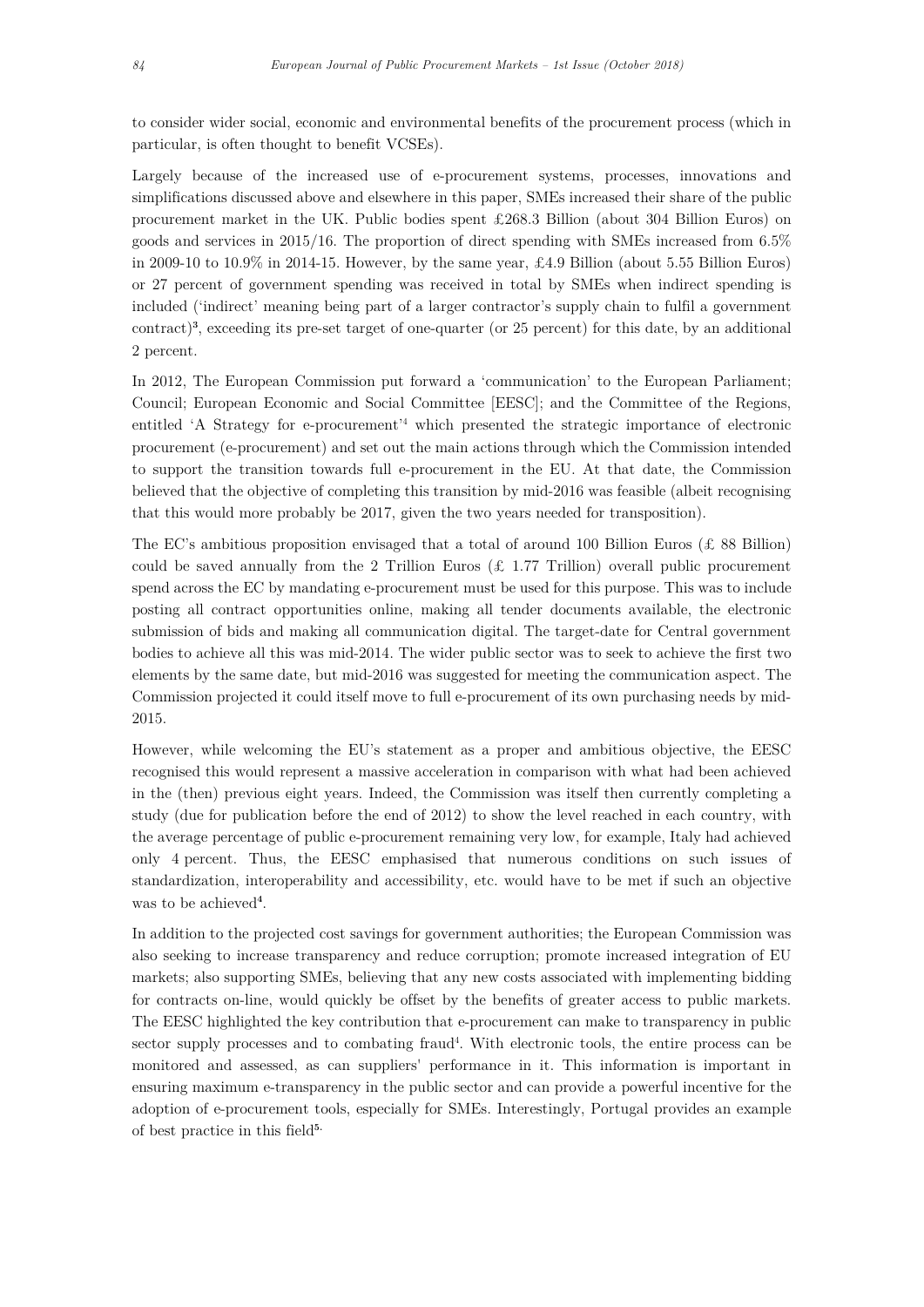## 2. Opportunities and Constraints to SMEs participation in e-public procurement

Notwithstanding the above discussion, it is well documented that SMEs have often been particularly disadvantaged when it comes to leveraging Internet & Communications Technology [ICT] such as e-procurement, to their advantage. SME suppliers with little initial leverage in the market are often reluctant to use e-procurement because they consider that the perceived benefits of participating do not compensate for the perceived investment required. However, it is often simply unfamiliarity with, dislike or distrust of technology that presents a perceived rather than a real barrier to SMEs, which might otherwise benefit from greater access to public sector contracts through increasing use of e-procurement by government buyers and contract commissioners.

ICT may be viewed simply as a means of obtaining easy and up-to-date access to a wide source of contract opportunities now offered through e-procurement systems rather than as previously advertised and disseminated via paper-based and word-of-mouth based systems and simultaneously permitting tenders to be submitted on-line rather than in hardcopy documentation. In addition, SMEs can integrate traditional sales and marketing skills & experience, together with project management expertise, in responding to e-procurement, particularly as public organisations have vast and varied contract requirements, presenting many sector, country-wide and even international opportunities.

How does a SME identify the opportunities most relevant to its business? A simple and effective way to find appropriate contracts (by type; technology; size; delivery; and payment schedules; etc.) is to make use of the online portals set up to allow an organization to search for public sector tenders. These usually allow a business to enter specific search terms and key information relevant to them, such that currently listed contract opportunities that match the criteria will then be pulled out of the data-base being accessed.

#### 3. On-line portals for e-public procurement

Among the most well-known portals used in the UK to access public sector business are:

'Contracts Finder', a free-access service (https://www.gov.uk/contracts-finder). Constituent parts of the UK i.e. Scotland, Wales and Northern Ireland have their own dedicated public-sector procurement websites. These are: 'Public Contracts Scotland' (https://www.publiccontractsscotland.gov.uk/search/search\_mainpage.aspx) for opportunities with public sector bodies in Scotland; 'Sell2Wales' (https://www.sell2wales.gov.wales/) for opportunities with public sector bodies in Wales; and 'eSourcing NI' (https://esourcingni.bravosolution.co.uk/web/login.shtml) for opportunities with public sector bodies in Northern Ireland.

Tenders Electronic Daily [TED] (https://data.europa.eu/euodp/en/data/dataset/ted-1). TED is the 'Supplement to the Official Journal of the EU [OJS] providing information on public procurement contracts, according to the EU rules on public procurements, of notices published in EU Member States, the European Economic Area (EEA) and beyond. Users can browse, search and sort procurement notices by country, region, business sector, etc.

NHS Supply Chain (https://www.supplychain.nhs.uk/). NHS Supply Chain is an organisation run by DHL Supply Chain (a division of Deutsche Post DHL) on behalf of NHS Business Services Authority, the role of which is to provide a dedicated supply chain to the National Health Service [NHS] in England.

Procontract (https://procontract.due-north.com/). This is a portal developed by PROACTIS Holdings PLC, a UK company, which is a Spend Control and e-Procurement solution provider.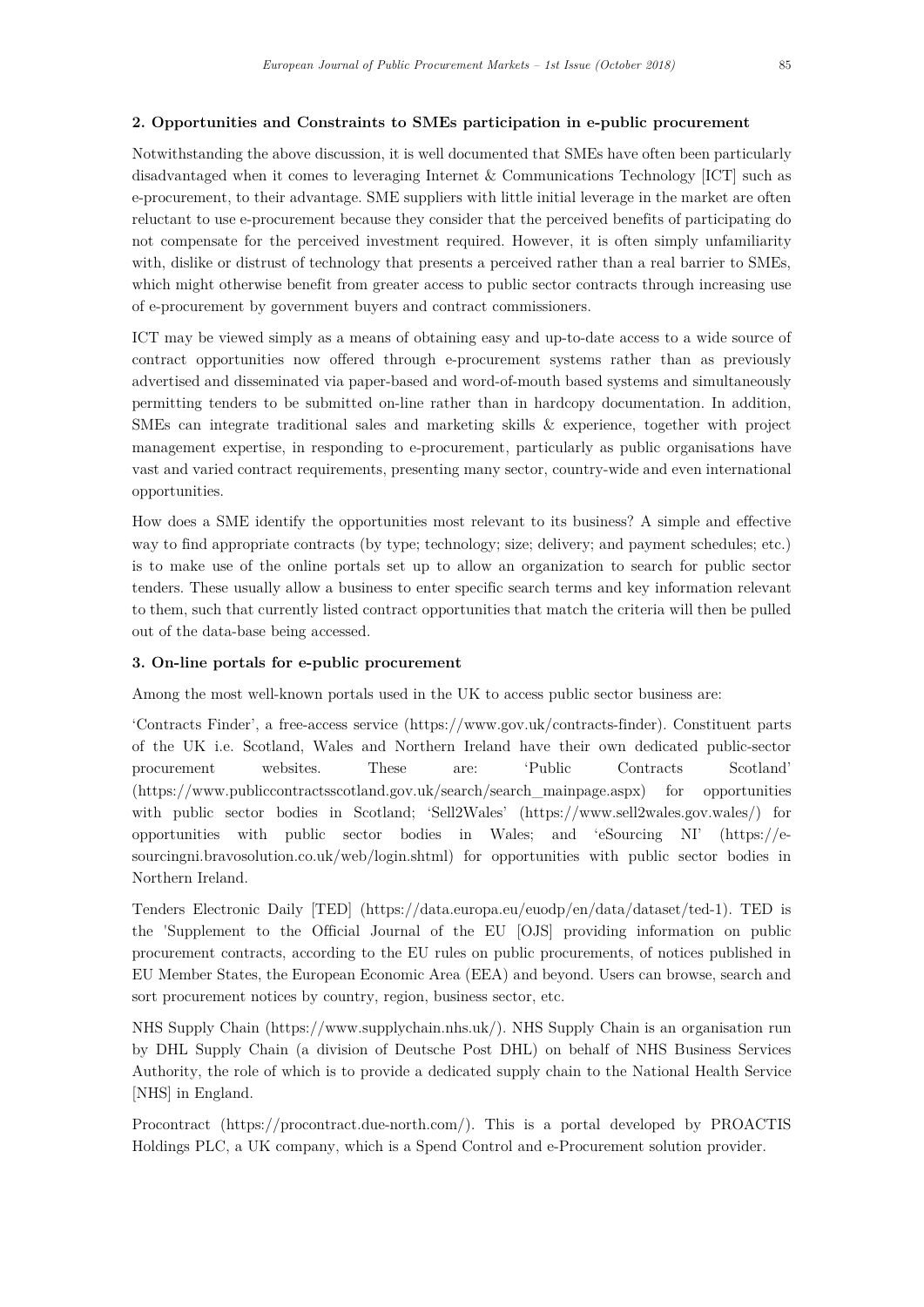Additionally, there are numerous fee-charging portals, as well as dedicated regional and in-house procurement portals; some free, some fee and some subscription.

Opportunities vary hugely but a wide range of different businesses benefit from winning public sector contracts each year. Of course, 'to win it you have to be in it' so a company has nothing to lose by registering with a free portal and just looking at what opportunities present themselves.

#### 4. Project management of the e-public procurement tendering process

Once an opportunity has been identified, a company needs to put the appropriate planning in place from an early stage to ensure that it maximizes its chances of making a successful bid. Effective early engagement with and profiling of the potential customer are essential. The tender should be treated as a project, putting in place effective project management tools and key milestones, to measure and ensure the smooth running of the process. Investing time at this stage will pay off in the longer term, particularly if competitors are more complacent about the process.

It is important to make sure the right people are involved in the project and that they are fully committed: whether this means using in-house employees or investing in outside help if there is a knowledge gap. If there is not the right combination of skill-sets working on the bid, valuable knowledge and experience may be omitted that could result in the loss of the contract. There are now professional firms of 'Bid-Consultants' and dedicated 'Bid-Writers' who have seen hundreds of different types of tenders (and whose expertise will often include having assessed bids) that will often know exactly what information needs to be included in a bid and how the bid needs to be written to gain the highest possible 'score' (assessment) for each section of the tender. Investing time and money in this type of expertise (whether employing specialists in-house or buying-in on a contract-to-contract basis) can really pay off and place a company well ahead of its competitors.

It is also important to ensure support from sufficiently high up in the company management, otherwise there may be insufficient resource allocation, or necessary personnel may not take a project as seriously as they should, to achieve success.

When it comes to completing the tender documentation, a company must ensure that it is wellprepared, develops a project plan and sticks to it. One key piece of advice which any good bidconsultant would tell a client is to find out exactly what the buyer is looking for in response to their tender and, for the client not to assume that it knows what the customer wants. This information is usually laid out within the original specifications of the tender document, but if there is any doubt there is no reason a supplier cannot request further clarification from the buying organization (this is NOT soliciting or badgering). Indeed, most 'live' tenders have a function allowing the asking of questions within pre-determined timeframes. Sensible and appropriate questions aimed at providing a more precise or cost-effective solution also allow a good opportunity to influence and raise supplier credibility with the buyer, so it can be invaluable.

Writing a bid should not always be allocated to only one person within an organisation, nor to someone who simply appears to have the time available to do it. This is unlikely to provide the right person for the job; or build-up in-house expertise: not to mention increasing an organization's commercial vulnerability. The individual who takes primary responsibility for executing the bid must be able to write well, be grammatically coherent, intimately understand the business, as well as the customer and the specific needs of the contract! The right in-house employees who are experts on technical details pertaining to the contract should be involved for specific aspects of the tender, or it may even be necessary to engage experts from outside, to feed into the writing of the bid.

Once the tender document is complete, it is essential that it is thoroughly checked, line-by-line, word-by-word and to have more than one party do so. The document must be submitted on time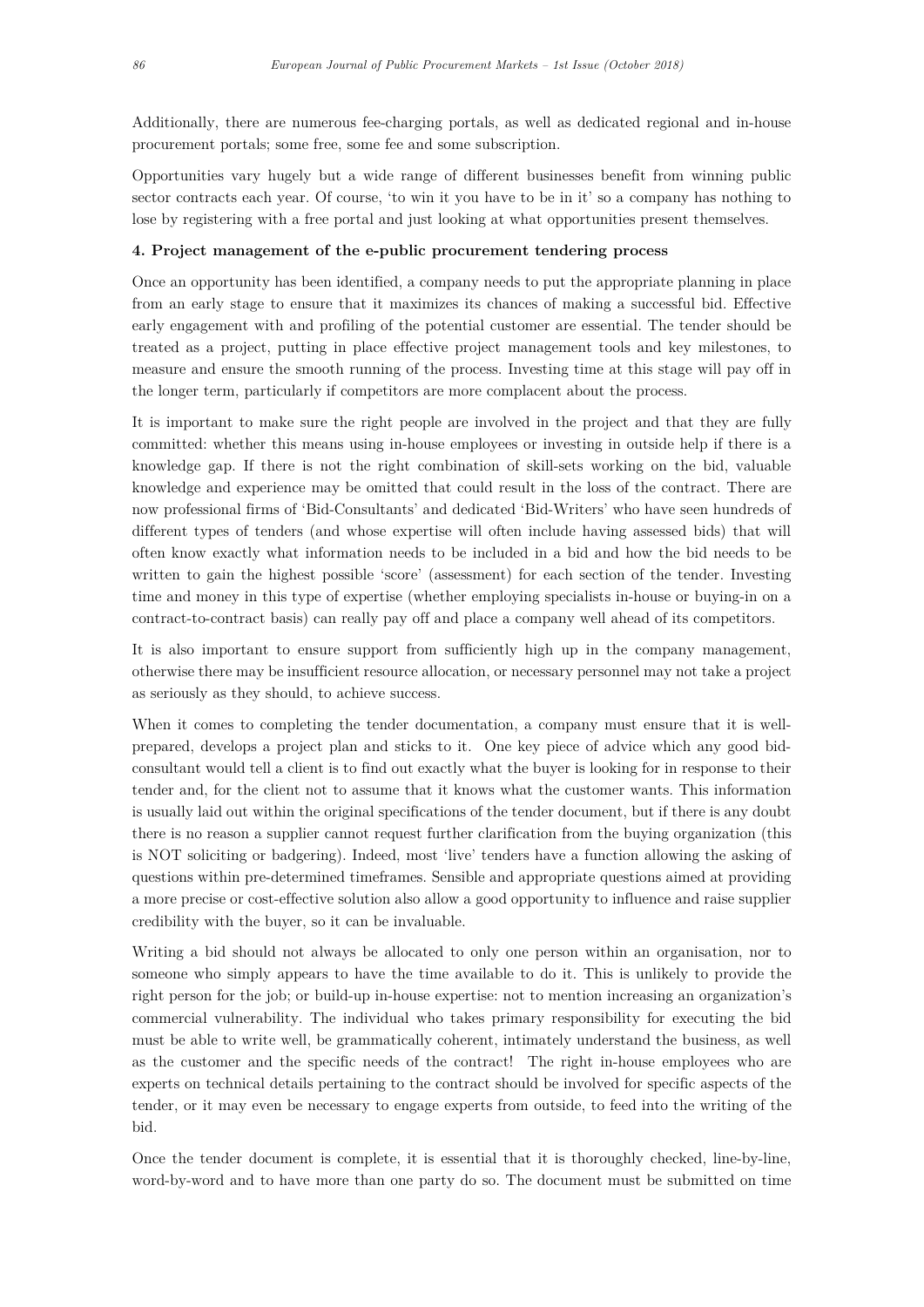in accordance with the tender schedule and preferably 24 hours before the final deadline: if it is late it will not be considered. All necessary supplemental documents, evidence, blueprints, plans, photographs, etc. as appropriate, should be submitted at the same time.

After submission, it is necessary to wait for the 'decision of intended award outcome' to find out the party that has won the contract. The timescale for the evaluation process is usually published well in advance. The final announcement will be made online and a company may also receive a letter to inform whether a bid has been successful or not.

The customer will communicate with the successful bidder when it is ready to move the process forward. An unsuccessful bidder may be able to find out why they were unsuccessful, if for instance, this was decided by anything other than having submitted the most competitive price. This can help a company be more successful in tailoring its on-line bidding in the future and there is generally no harm in an appropriate and politely-worded request. Of course, a response may not always be forthcoming. Occasionally, it is possible to challenge a decision, but only if there are genuine, sufficient and transparent reasons for doing so.

#### 5. Two Case studies of successful e-procurement by SMEs

The following two case studies from the UK illustrate how SMEs can leverage e-procurement technology and markets to their advantage:

A small creative agency based within 20 miles of central London had been supplying services to the British Broadcasting Corporation [BBC] for several years, for exhibition stand design; branding for BBC projects; and graphics for public areas within BBC buildings and studios. However, when the company's contract expired, it was required to bid via an e-procurement platform; if not successful it would lose a valuable and prestigious customer that it had spent years nurturing. The agency brought in the assistance of a professional firm of Bid-Consultants which first spent time to develop a good understanding of the agency's business; corporate culture; and service offering, before turning attention to working with its own personnel to draft the tender response to the BBC response, which was first thoroughly checked by the senior management team of both parties, before submission. Not only was the bid successful and the contract reinstated, thereby safeguarding its incumbent business, but further exciting opportunities opened to supply additional services to the BBC, including being able to develop further projects with them under a contracting partnership.

A small janitorial company based in the south-west of England serviced a wide variety of public and private sector organisations within its immediate region and its contracts varied greatly in size. It had established a reputation for providing reliable and customer-tailored staff, but it wanted to build a more sustainable business over a wider area by winning public sector contracts, particularly for educational establishments. The company had neither time, resources, nor in-house skills to pursue e-procurement public sector bids. However, it approached a bid-consultant that tailored provision of its support in line with the company's timelines and budget that resulted within a few years to winning over £600,000 in contracts, for a tiny fraction of this amount in fees for bought-in expertise; demonstrating that even a modest, but nevertheless sensible investment in the bidding process, can produce significant return. The bid-consultant guided the company so that it became able to produce its own successful public-sector bids based on the model it initially proposed after studying its business. While the company and the bid-consultant continue to have a productive relationship, this successful example of knowledge-transfer, means that it now only provides specialist advice (if required) including reviewing some more complex bids, before these are presented to the customer.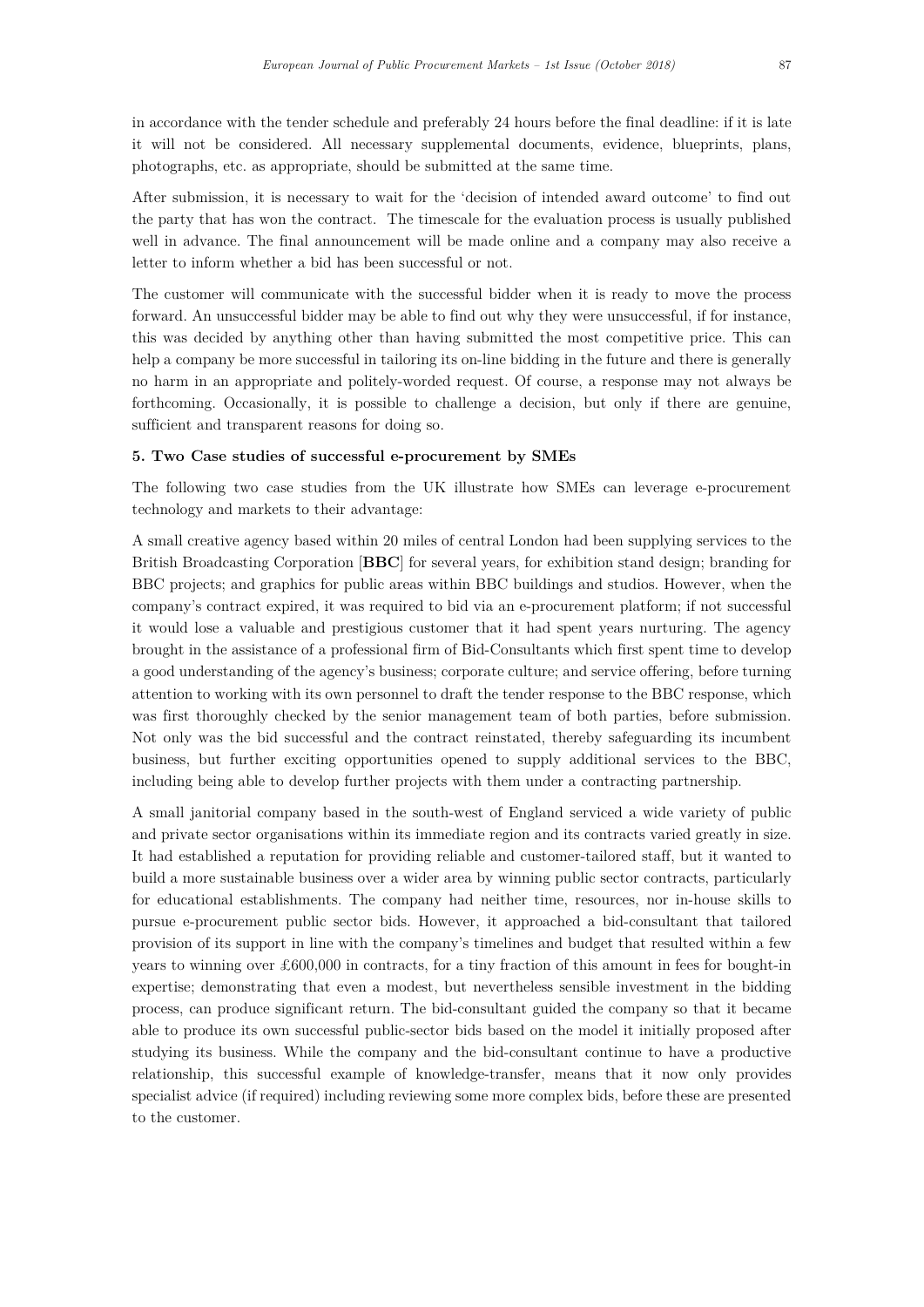## 6. Good Practices in e-procurement: 'dos and don'ts'

The above examples and many more of which the authors have direct or indirect experience, have allowed the formulation of a checklist of 'good practices' that companies and SMEs particularly, can follow to successfully address e-procurement opportunities. Using more commercial terms, these may be labelled 'dos and don'ts':

Figure 1: 'Dos and Don'ts' for Successful e-procurement Bids

- Do complete the tender in full, do what is asked and avoid sending stock corporate sales material and standard copy;
- Do not ignore the word count or fail to fill in any part of the tender and if asked to complete the tender in a certain format then do so;
- Do hire a consultant to help complete a bid if in-house personnel do not have the time or experience;
- Do not include bold statements that cannot be backed up with the appropriate evidence;
- Do enter a dialogue with the buyer if any aspects of the tender are unclear (the tender document will usually provide instructions for such communication);
- Do not forget to inform nominated referees, as this may otherwise end up giving a poor or the wrong impression to the buyer;
- Do be creative and work out the company's unique selling point and make the response relevant to the requirement;
- Do not submit the tender late and, if possible, send it off 24 hours prior to the deadline.
- Do price at a point which is sustainable for the bidding company.

#### 7. Understanding common terms used in e-procurement: 'Jargon Buster'

Often when entering into new markets, companies and particularly SMEs, may be daunted by encountering terms and conditions with which they are not familiar. However, e-procurement lends itself to little that is new in this regard and which will not be familiar to manual or paper-based tendering procedures. From the authors' direct or indirect experience of multiple e-procurement tenders, an explanation of many of these terms is provided below. Again, using more commercial language, this may be called a 'Jargon Buster':

Figure 2: 'Jargon Buster' for Understanding e-procurement Bids

- Award Criteria evaluation criteria used to inform and evidence the decision-making by which a candidate supplier can be awarded a specific contract;
- Clarifications these are (written) discussions with candidates or tenderers to clarify or supplement the content of tenders or the requirements of the contracting authority and they must not involve discrimination (i.e. the clarification must be circulated to all relevant parties);
- Contract Notice a notice, published via OJEU (see below) to inform the EU market of an opportunity to win a contract;
- Contract Award Notice a notice, published via OJEU, to inform the EU market of which contract was awarded to which supplier;
- Contracts Finder this is the system, where all new UK Government contract opportunities can be found;
- Evaluation Criteria high level selection and award criteria found in the PQQ and/or the ITT (see below); it may be broken down into more detailed sub-criterion;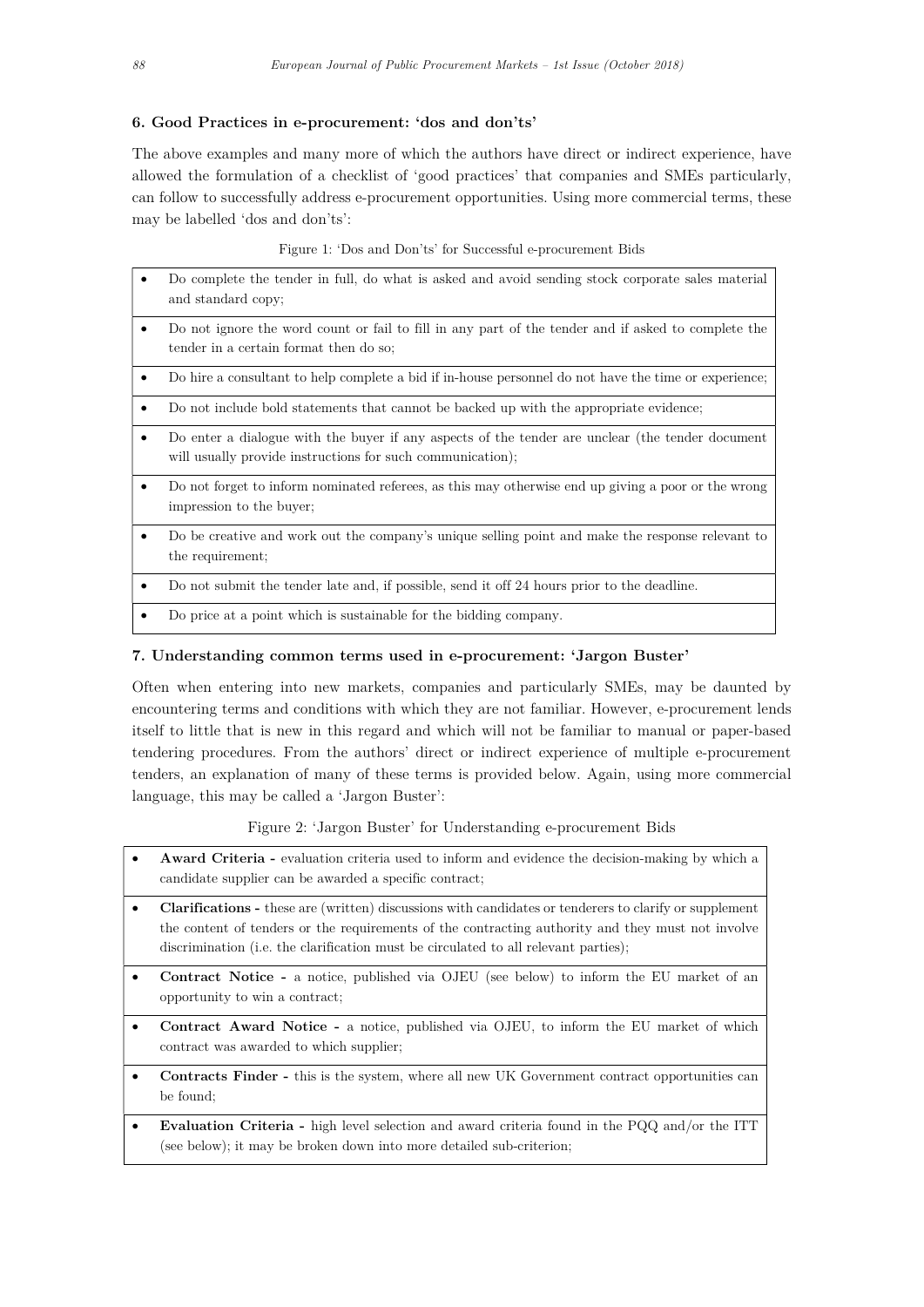- Expression of Interest [EOI] an expression of interest is a formal notice to potential suppliers that a prospective buyer is planning to acquire goods or services and inviting interested suppliers to register their interest;
- Framework Agreement a general term for agreements with one or more providers that set out terms and conditions under which specific purchases ('call-offs') can be made throughout the term of the agreement (often 4 years);
- Invitation to Tender [ITT] a call for bids or call for tenders or invitation to tender (ITT) (often called tender for short) is a special procedure for generating competing offers from different bidders looking to obtain an award of business activity in works, supply, or service contracts and are sometimes preceded by a pre-qualification questionnaire [PQQ] where allowed;
- Most Economically Advantageous Tender [MEAT] factors other than or in addition to price, such as quality, technical merit and running costs can be considered, this is the evaluation option other than lowest price;
- OJEU Official Journal of the European Union;
- **Pre-Qualification Questionnaire**  $[PQQ]$  the PQQ is a tool used as the first part of a two-stage procurement process to enable public sector procurers to identify the most suitable suppliers to invite to tender (or quote) for contracts in the second part of a two-stage procurement process;
- Selection Criteria evaluation criteria and sub-criterion used to inform and evidence, decisionmaking on reducing the quantity of candidate supplier(s) to pass through to next stage selection that will be based on award criteria;
- Specification a document contained within a contract setting out clearly the client's specific requirements for the goods, services or works in question, see also Input Specification (performance) and Output Specification (technical);
- Standstill Period (sometimes known as the Alcatel Period) a set period (usually 10-calendar days) prior to the award stage to permit unsuccessful tenderers to seek further information about the award decision and enable them to take legal action where they have sufficient grounds;
- Whole-life Cost [WLC] the total cost of investing in an asset, evaluated by considering not only the initial outlay, but also all the costs of owning, operating and disposing of that asset.

## 8. Sales and Marketing in e-procurement

As with sales and marketing in general, there are different techniques and tactics a company can use to ensure an e-procurement bid scores well in assessment, but once a winning formula is discovered it can be successfully applied to bid for more contracts with different public bodies. There are over 50,000 registered public bodies in the UK, let alone the EU and the procurement process they are legally required to follow is more-or-less the same, so by default, the tender process will be too<sup>6</sup> . Using an experienced bid writer (whether a bought-in consultant or in-house specialist) will generally see 'win-rate' soar. As referenced above, for a SME new to the process, buying-in expertise can provide a framework to grow in-house expertise in tendering and even to developing a highly recognizable and trustworthy on-line brand for responding to e-procurement contracts.

Finally, what of the quite common view among many SMEs that 'the current supplier nearly always retains a repeat (or is awarded a new but similar) contract? While it is true that if an incumbent supplier has met the service-level agreement  $[\text{SLA}]^7$  and Key Performance Indicators  $[\text{KPIs}]^8$  of the contract, they are in a strong position to re-tender, there is no guarantee they will be successful. Because of the principles of fair and open competition, public contracts must be re-tendered on a level playing field and in the UK, only 35% of public contracts are retained by the incumbent supplier.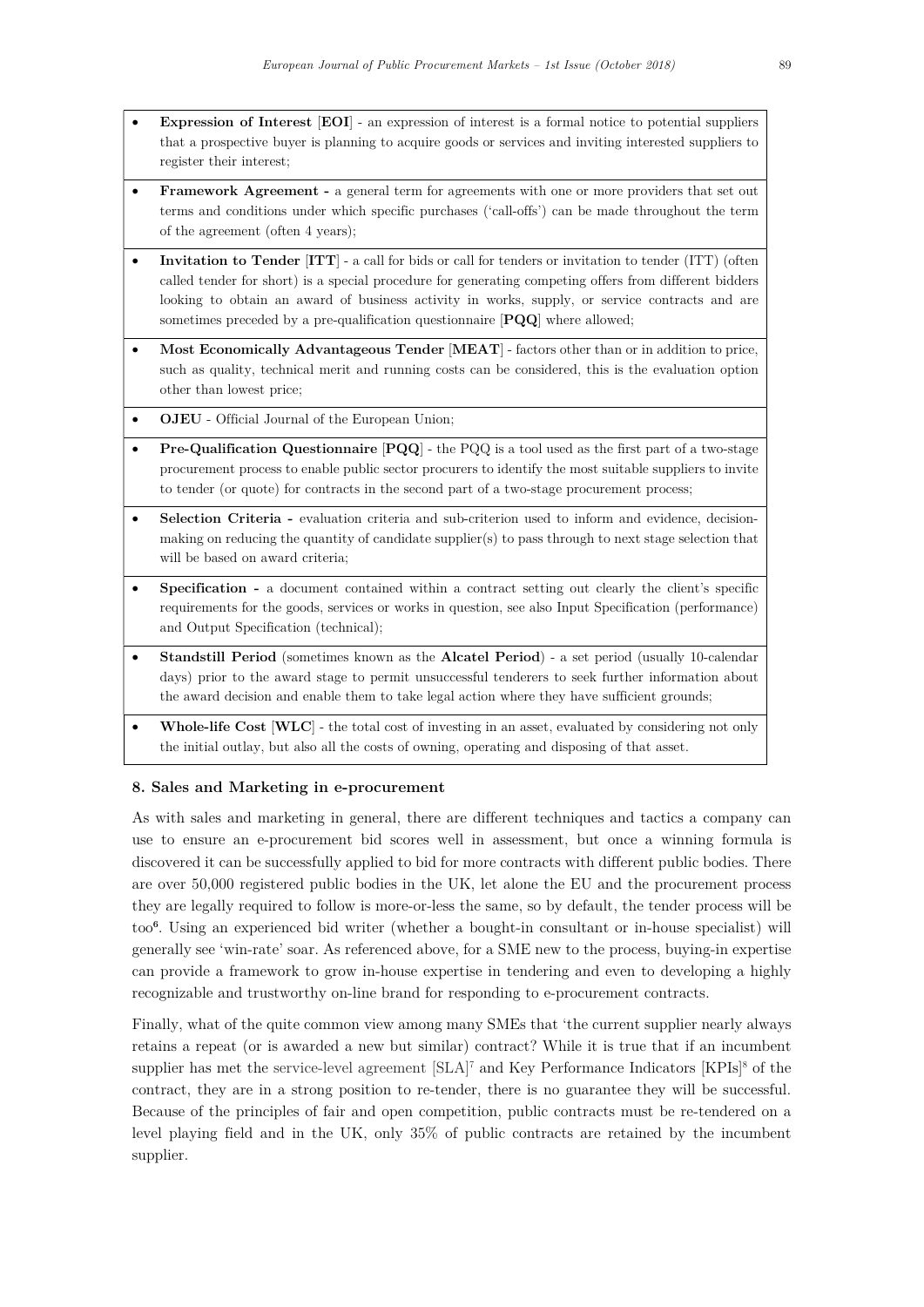Of course, the corollary is how does an SME leverage its advantage if it is already the incumbent supplier? There is an enormous amount that can be done to influence the re-tender requirement and specification by focusing on winning themes: drawing upon the successes delivered in the current contract, highlighting continuous improvement initiatives and emerging technologies that will add value and, most importantly, reminding the customer what has been achieved, what might be lost and even more so, what risks may be engendered by awarding a contract to a new supplier. The challenge is including this within the confines of a prescriptive and standard public tender, often with a restricted word or character count. Responding to this challenge is worthwhile as it is usually more profitable to retain business than try to replace it, of course, this does not preclude growing new business.

## 9. Conclusion: e-procurement by SMEs is critical to national economies

At the start of 2015, there were 5.4 million businesses in the UK. Over 99% of these were SMEs. Of these, most were micro-businesses, employing fewer than ten people<sup>9</sup> . The Office for National Statistics estimates that SMEs create around £35 of gross value added to the UK economy for every £100 of turnover, while larger companies only create around £24<sup>10</sup>. Thus SMEs are very important for the UK (as well as the EU) economy and their role in delivering public contracts and thus their increased ability to participate in e-procurement is critical. The lesson is clear: for SMEs to optimise their response to public sector e-procurement, it is not enough to see this just as the need to improve the application of ICT or administrative platforms and regulations, but the integration of sales and marketing skills & experience, together with project management expertise, is essential.

## References

<sup>1</sup> 'Government's spending with small and medium-sized enterprises', UK National Audit Office, London, 7 March 2016; accessible on-line at:

(https://www.nao.org.uk/wp-content/uploads/2016/03/Governments-spending-with-small-andmedium-sizes-enterprises.pdf)

<sup>2</sup>'2010 to 2015 government policy: government buying' (Policy Paper), Gov.UK, London, 8 May 2015; accessible on-line at:

(https://www.gov.uk/government/publications/2010-to-2015-government-policy-governmentbuying/2010-to-2015-government-policy-government-buying)

<sup>3</sup> Rutter, T. and Trendall, S. 'SMEs still being shut out as half of Whitehall spend goes on megadeals', Public Technology.net, 23 August 2017; accessible on-line at:

(https://www.publictechnology.net/articles/news/smes-still-being-shut-out-half-whitehall-spendgoes-mega-deals-report-claims)

<sup>4</sup>Opinion of the European Economic and Social Committee on the 'Communication from the Commission to the European Parliament, the Council, the European Economic and Social Committee and the Committee of the Regions — A strategy for e-procurement', COM (2012) 179 final, accessible on-line at:

(http://eur-lex.europa.eu/legal-content/EN/TXT/?uri=CELEX:52012AE1715)

5 (http://www.base.gov.pt/Base/pt)

<sup>6</sup>Unfortunately, a corruption-free and level playing-field does not yet seem to be in operation for all public procurement across the whole of the EU. Based on the Tenders Electronic Daily [TED] database archive of over 4 million purchases made by EU Member governments over the previous